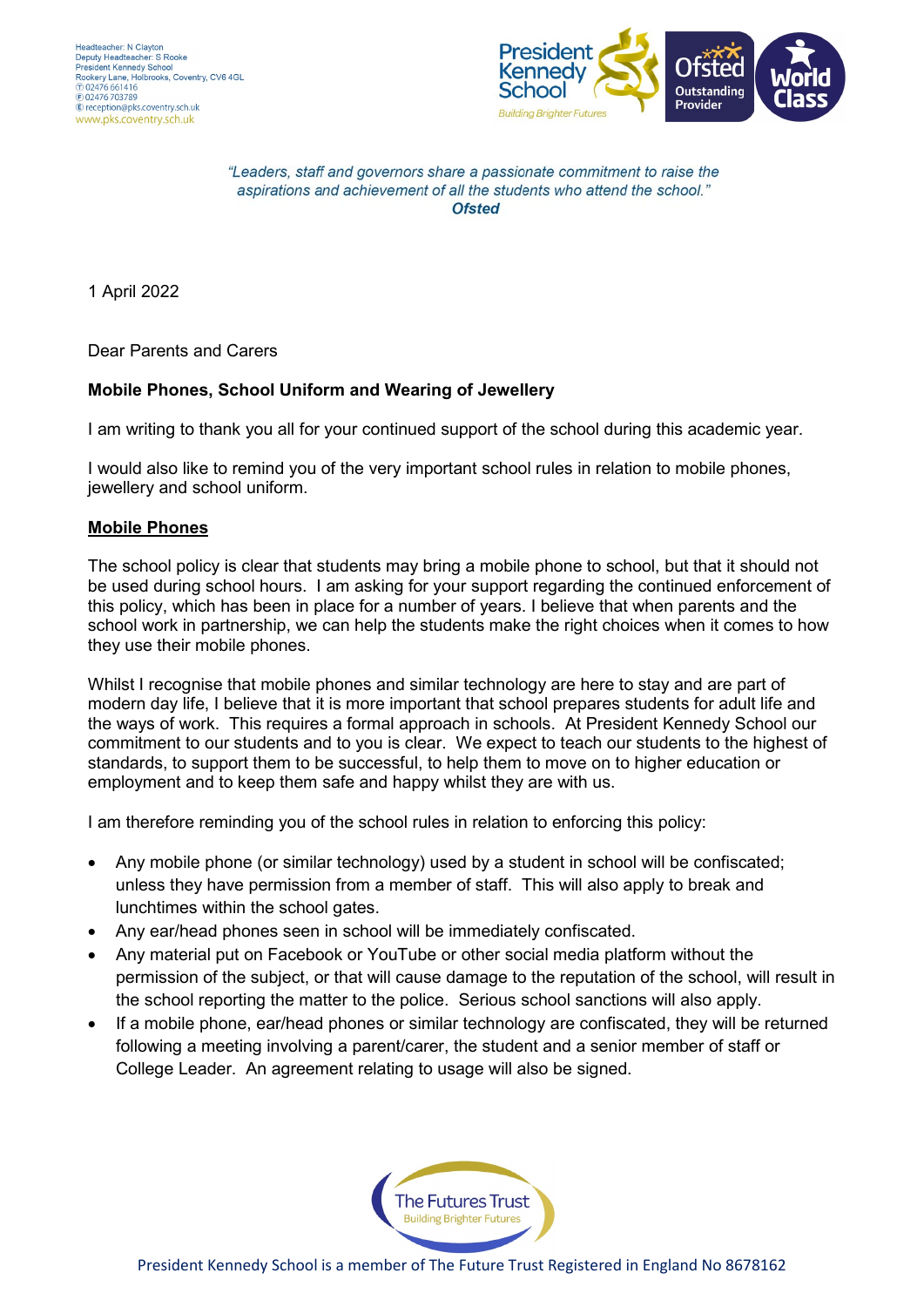#### **Wearing of Jewellery**

It is school policy that students are only allowed to wear a maximum **of one piece** of jewellery. Earrings must be small studs and no facial/tongue piercings are allowed. Excessive or brightly coloured make-up, false eyelashes/extensions, artificial/acrylic nails and nail polish are also not allowed. Any students found wearing excess jewellery will have it confiscated. The items will be returned at a meeting involving parents/carers, the student and a senior member of staff or their College Leadership Team. A home/school agreement will also be signed.

#### **School Uniform**

The appearance and conduct of the students of any school fosters a lasting impression on the community as a whole. Maintaining high standards within school remains high on my priority list and I expect all of our students to take pride in their appearance. We are taking a firm approach regarding wearing the correct uniform and footwear and that jewellery is kept within our guidelines. I ask that parents and carers continue to support us in this matter. All students are expected to wear the correct school uniform to and from school. Our uniform list is enclosed.

Please could you speak to your child about the content of this letter. If you have any queries could you please contact either a senior member of staff, College Leaders or myself.

On behalf of the school, may I thank you in anticipation for your usual support.

Yours sincerely

**N Clayton Headteacher**

Enc: Uniform Regulations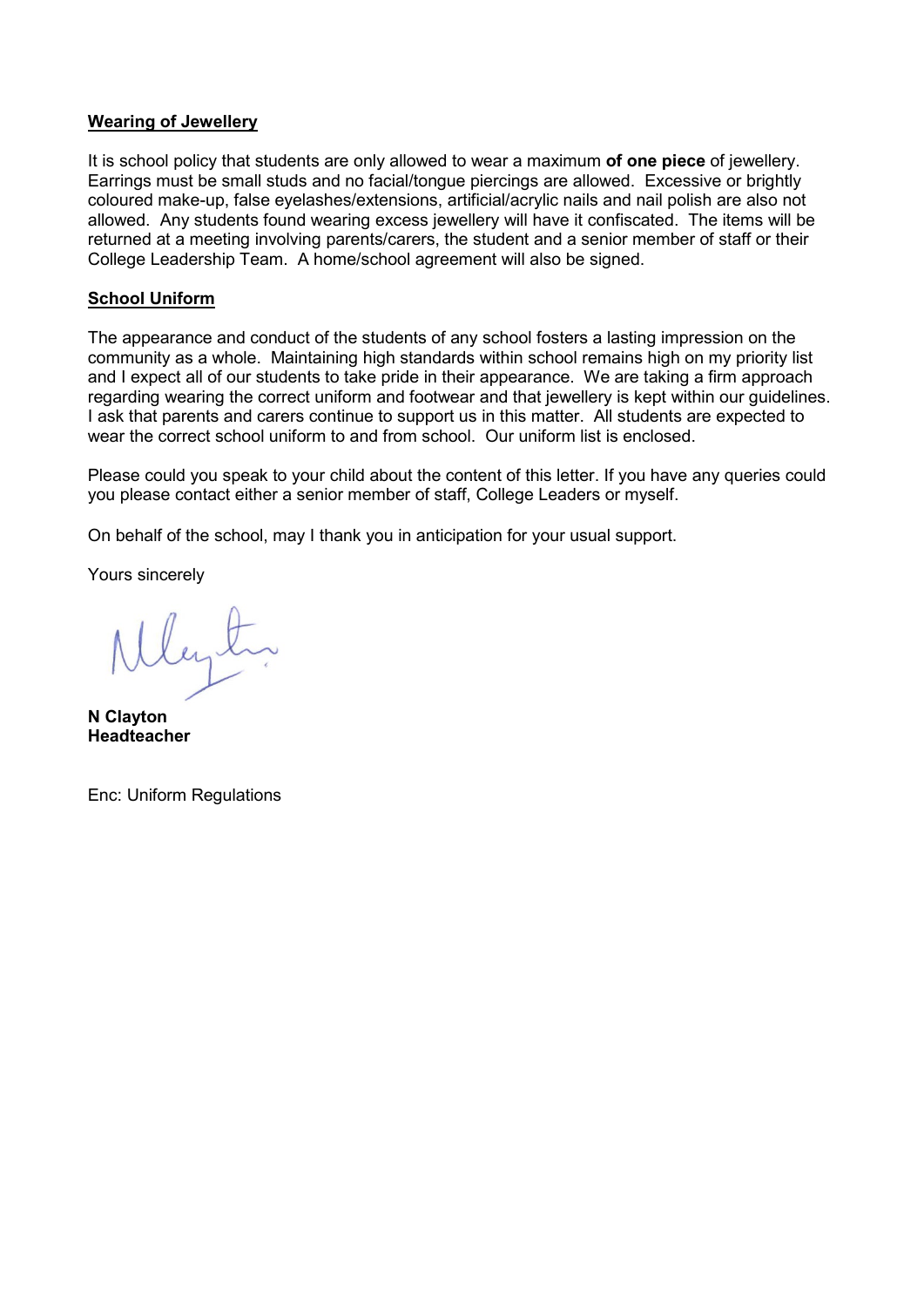# **School Uniform**



### **Uniform Regulations Year 7 to Year 11**

# **Main Uniform, Essential Items and Equipment**

| Navy blazer with school<br>logo                                                                                                                                             | White shirt or blouse                                                                                                                                                                                                                       |  |
|-----------------------------------------------------------------------------------------------------------------------------------------------------------------------------|---------------------------------------------------------------------------------------------------------------------------------------------------------------------------------------------------------------------------------------------|--|
| <b>Girls - Navy trousers</b><br>(cotton/polyester/viscose<br>straight cut or boot cut,<br>not skin tight or skinny)<br>or<br>Navy knee-length, straight<br>skirt to be worn | <b>Boys - Mid Grey trousers</b><br>(cotton/polyester/viscose<br>straight cut, not skin tight<br>or skinny)                                                                                                                                  |  |
| Navy, Grey or Black<br>socks/tights<br>or<br><b>Girls - Plain Navy knee</b><br>length socks or tights                                                                       | Plain Black shoes (not<br>boots)                                                                                                                                                                                                            |  |
| School tie                                                                                                                                                                  | Coats must be plain Black,<br><b>Grey or Navy</b>                                                                                                                                                                                           |  |
| School bags of a suitable<br>size<br>(must be able to carry<br>exercise books and<br>equipment)                                                                             | <b>School Planner*</b><br>Calculator, compass,<br>crayons, pocket English<br>Dictionary, erasers,<br>pencils, pens, protractor,<br>ruler, reading book<br>(*school planners are provided to<br>students at the start of the school<br>year) |  |

## **Optional Items**

| Navy cotton cardigan (girls) with school logo                             | Navy cotton jumper (boys and girls) with<br>school logo |
|---------------------------------------------------------------------------|---------------------------------------------------------|
| Hijab - Plain Navy or Black                                               | Turban - Plain Navy or Black                            |
| Technology - full apron, Art - protective<br>clothing (e.g. an old shirt) |                                                         |

### WE EXPECT OUR STUDENTS TO WEAR THEIR UNIFORM WITH PRIDE